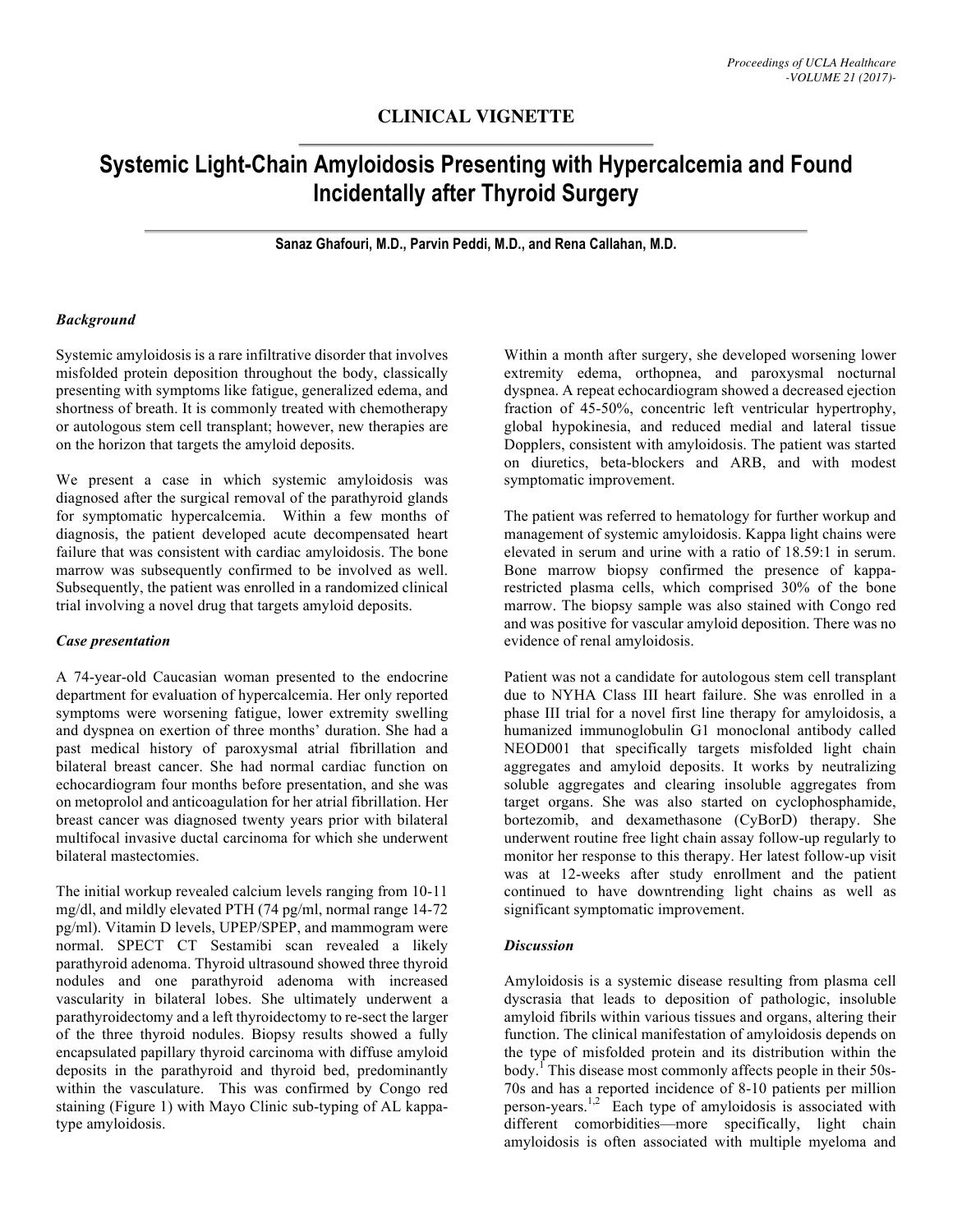other B-cell malignancies, such as Waldenstrom macroglobulinemia.<sup>3</sup>

Systemic amyloidosis commonly presents with vague symptoms of fatigue, weight loss, and dyspnea on exertion. Diagnosis thereby requires a high index of suspicion and is usually made by tissue biopsy of the involved organ with confirmation by Congo red staining showing the red-green birefringence under cross polarized light microscopy. The presence of Ig light chains by protein electrophoresis and immunofixation of serum and urine, as well as serum free light chain assay are also part of the work-up. Bone marrow aspiration and biopsy is often used to confirm amyloidosis and exclude other plasma cell or B-cell malignancies.

Cardiac involvement is typically suspected in patients that develop symptomatic heart failure with preserved ejection fraction. However, patients may also present with systolic dysfunction, similar to our patient. Amyloidosis features include concentrically thickened ventricular walls: more specifically, the mean left ventricle wall thickness greater than 12 mm, thickened valves, dilated atria, granular appearing myocardium, and restrictive physiology. Cardiac MRI and PET may also help in diagnosing when histopathology diagnosis is not possible. 4

Though reports of thyroid amyloid are rare, autopsy-based studies show that 50% of patients with systemic amyloid have amyloid in their thyroid gland. <sup>5</sup> In the literature, an association between thyroid disease and multiple myeloma has been reported with studies showing that thyroid disease with duration greater than 10 years increasing risk of the development of multiple myeloma (OR, 2.4, 95% CI: 1.35-4.29).<sup>6</sup>

Treatment of systemic amyloidosis varies based on risk stratification. Per Palladini, *et al*<sup>7</sup> low-risk patients include those younger than 65, less than two organs involved, BNP less than 332, troponin less than 0.035, creatinine clearance above 50%, and systolic blood pressures above 90 mmHg. High-risk patients are those with advanced cardiac amyloid, BNP above 332, troponin above 0.035, and NYHA Class III or IV. Our patient was in the high-risk category due to her elevated BNP, advanced age, and NYHA Class III. Low-risk patients may be considered for autologous stem cell transplant, whereas highrisk patients, like our patient, will need chemotherapy similar to that used in treating multiple myeloma. <sup>7</sup> Treatment for cardiac amyloidosis is mostly supportive care aimed at symptom reduction. Diuretics may be used, but beta-blockers, ACE inhibitors, and digoxin are generally avoided. Cardiac devices may help symptomatically for end-stage heart failure, but they have not been shown to improve survival.<sup>8</sup>

Our patient was enrolled in a phase 3 randomized, double-blind, placebo-controlled clinical trial, which randomized patients to either receiving a humanized immunoglobulin G1 monoclonal antibody in addition to standard of care CyBorD therapy or CyBorD alone. The G1 monoclonal antibody specifically targets misfolded light chain aggregates and amyloid deposits and improves their clearance. In the phase I/II of this study, 27 patients with AL amyloidosis were treated without significant adverse effects. For those with cardiac amyloid, 50% of the

patients had cardiac response and 50% had disease stabilization, represented by reduction in BNP. For patients with renal impairment, 43% achieved renal response and 57% achieved disease stabilization with reduction in 24-hour urine protein.<sup>9</sup> The primary outcome of the phase III ongoing study is time to all-cause mortality or cardiac hospitalization. The secondary outcomes are best BNP response, time to cardiac mortality or hospitalization, change in 6-minute walk test, change in cardiomyopathy questionnaire, renal best response, and hepatic best response.<sup>9</sup> This is the only currently open phase III study in the US to our knowledge for amyloidosis in the front-line setting.

While the current gold standard therapy for treating AL systemic amyloidosis is targeting the plasma cells that overproduce the light chains, it does not directly address the light chain aggregates and deposited amyloid. NEOD001 may change management of plasma cell dyscrasias by directly targeting the amyloid protein, which in turn may improve prognosis for this devastating disease.

# *Figures*

**Figure 1.** Parathyroid, thyroid bed with amyloid deposits. Congo red stain shown (Figure 1A) and H&E (Figure 1B).

## **Figure 1A.**



#### **Figure 1B.**